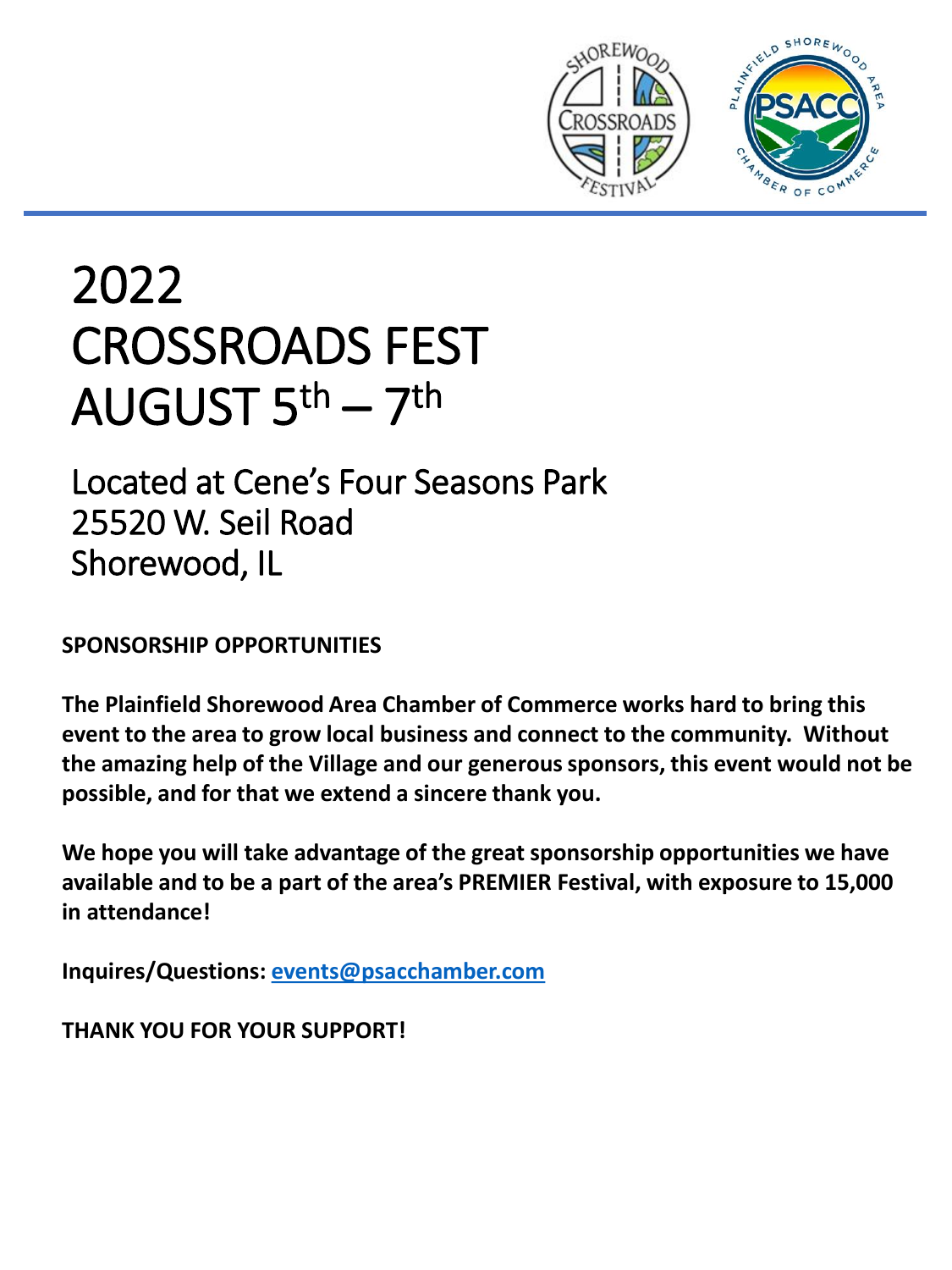



# 2022 Crossroads Fest Sponsorship Levels

**Presenting Sponsor** \$12,500

**Recognition:**



▪Your business name/logo on the Festival's website and social media

- ■3 Solo banners throughout fest area (provided by sponsor)
- ▪Logo shown as entertainment sponsor on schedule of events back
- ▪Logo on back of Special Needs T-shirt
- ▪Car Dealers: Max 3 vehicles on fest grounds all weekend
- ▪Free parade entry, will be after all emergency vehicles & Grand Marshall ▪Stage Recognition/Announcements

#### **Hospitality:**

■10 Beer Tent Wristbands & 20 Beer Tickets

#### **Entertainment Sponsor (Friday)** \$3,000

#### **Recognition:**

**•Your business name/logo on the Fe**  $\varsigma$ OLD the and social media **"Solo banner at main entry to tent as**  $\sim$ **ay" sponsor all weekend** 

- ▪Logo shown as entertainment sponsor on schedule of events
- ▪Car Dealers: Max 2 vehicles on fest grounds all weekend
- ▪Free parade entry (must complete parade entry form)
- ▪Stage Recognition/Announcements

#### **Hospitality:**

•10 Beer Tent Wristbands & 20 Beer Tickets

# **Entertainment Sponsor (Saturday)** \$3,000<br>Recognition

**Recognition:**

▪Your business name/logo on the Festival's website and social media

- ▪Solo banner at main entry to tent as "Day" sponsor all weekend ▪Logo shown as entertainment sponsor on schedule of events
- ▪Car Dealers: Max 2 vehicles on fest grounds all weekend
- ▪Free parade entry (must complete parade entry form)
- ▪Stage Recognition/Announcements

#### **Hospitality:**

•10 Beer Tent Wristbands & 20 Beer Tickets

#### **Entertainment Sponsor (Sunday)** \$3,000

#### **Recognition:**

- ▪Your business name/logo on the Festival's website and social media
- ■Solo banner at main entry to tent as "Day" sponsor all weekend
- **ELogo shown as entertainment sponsor SOLD** all of events
- **ECar Dealers: Max 2 vehicles on fest grounds all weekend**
- ▪Free parade entry (must complete parade entry form)
- ▪Stage Recognition/Announcements

#### **Hospitality:**

- •10 Beer Tent Wristbands & 20 Beer Tickets
- **Classic & Custom Car Show (1 Available Sunday)** \$1,750

#### **Recognition:**

- ▪Your business name/logo on the Festival's website and social media
- **ELogo on Chamber provided sponsor banner at Car Show**<br>**Example 2014** of example and car Dealers: May 2014 **ELogo shown as entertainment sponsor on Schedule of events**
- **Example 1 Car Dealers: Max 2 vehicles on fest a conduct of show only**
- ▪Free parade entry (must complete parade entry form)

#### **Hospitality:**

•5 Beer Tent Wristbands & 10 Beer Tickets

### **Transportation Sponsor (Golf Carts)** \$1,500

#### **Recognition:**

- **•Your business name on the**  $\sim$  **SOLD** rebsite and social media
- ▪Name listed on 24" x 36" sponsor sign on transportation carts on fest grounds
- ▪Name listed on 24" x 36" sponsor sign on fest grounds
- ■Name listed as Transportation Sponsor on schedule of events **Hospitality:**

•5 Beer Tent Wristbands & 10 Beer Tickets

#### **Hometown Sponsor (unlimited)** \$1,000

#### **Recognition:**

▪Your business name/logo on the Festival's website and social media

- ■Logo on Chamber provided group banner on fest grounds
- ■1-18"x24" group logo yard sign on fest grounds
- **"Logo shown as Hometown Sponsor on schedule of events**
- ▪Free parade entry (must complete parade entry form)

▪Name listed in "save the date" print ad in July

#### **Hospitality:**

•5 Beer Tent Wristbands & 5 Beer Tickets

#### **Four Seasons Sponsor (unlimited)** \$500

#### **Recognition:**

▪Your business name/logo on the Festival's website and social media

▪Name listed on 24"x 36" group sponsor sign on fest grounds

▪Free parade entry (must complete parade entry form)

#### **Hospitality:**

■2 Beer Tent Wristbands

### **Special Needs T-Shirt Sponsor (unlimited**) \$300

#### **Recognition:**

▪Your business name on the Festival's website and social media ▪Name listed on 24"x 36" group sponsor sign on fest grounds ▪Name listed on the Special Needs T-Shirt

### **Small Business Sponsor (unlimited)** \$200

#### **Recognition:**

▪Your business name on the Festival's website and social media ▪Name listed on 24"x 36" group sponsor sign on fest grounds ▪Must be 50 or less Employees

#### **Carnival Ride Sponsor (unlimited)** \$150

#### **Recognition:**

- ▪Your business name on the Festival's website and social media
- ▪Banner placed on fencing around carnival area
- ■3' x 5' banner provided by business